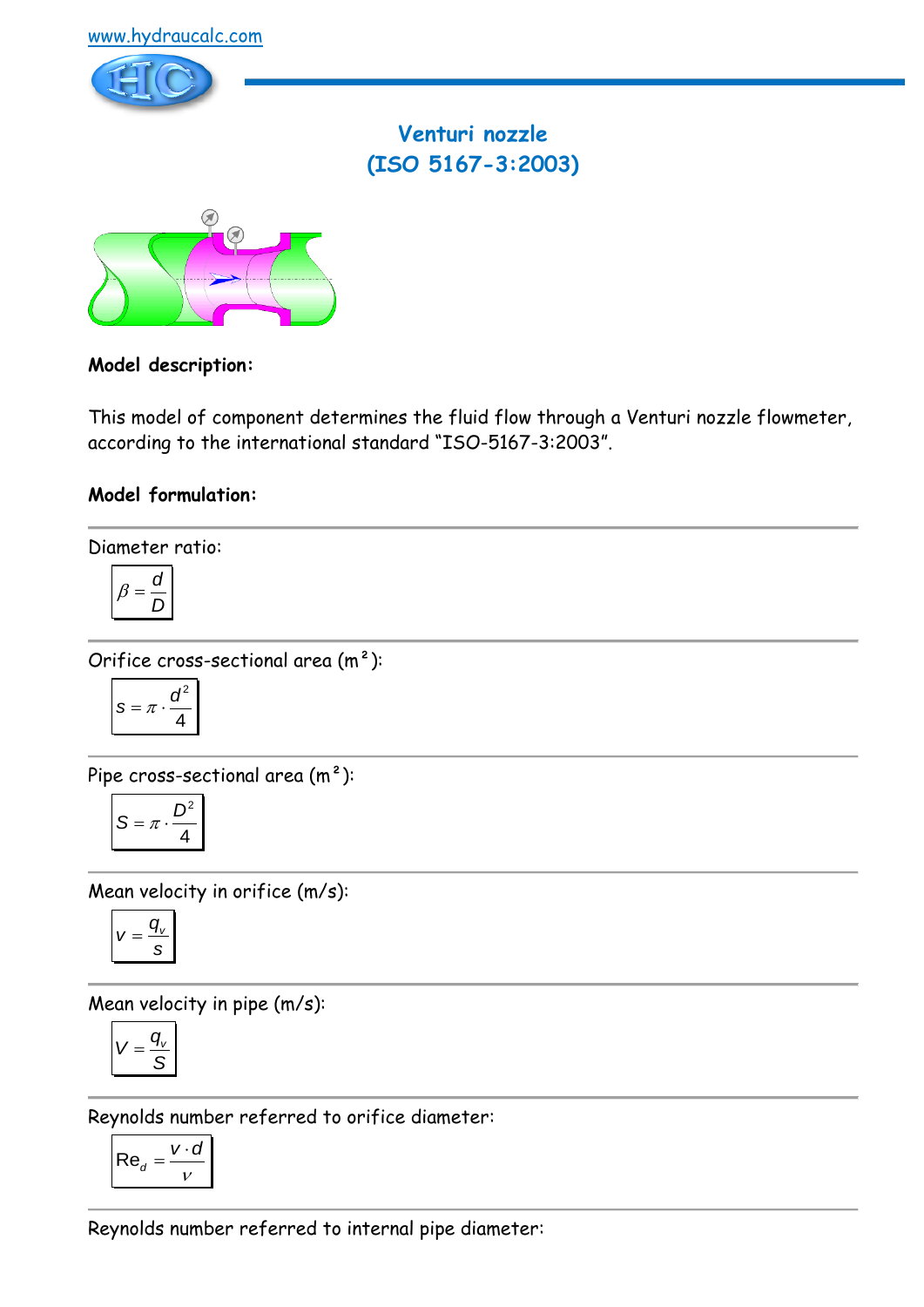$$
\mathsf{Re}_D = \frac{V \cdot D}{V}
$$





Expansibility factor:

 $\varepsilon = 1$ 

([1] §3.3.6) for incompressible fluid (liquid)

Mass flow rate (kg/s):

2  $\frac{1}{4} \cdot \varepsilon \cdot \frac{\pi}{4} \cdot d^2 \cdot \sqrt{2}$  $\sqrt{1-\beta^4}$  4  $q_m =$  $q_m = \frac{C}{\sqrt{4 \cdot \rho^4} \cdot \varepsilon \cdot \frac{\pi}{4} \cdot \rho^2 \cdot \sqrt{2 \cdot \Delta p \cdot \rho}}$  $\beta$  $=\frac{C}{\sqrt{1-a^4}} \cdot \varepsilon \cdot \frac{\pi}{4} \cdot d^2 \cdot \sqrt{2 \cdot \Delta p \cdot \rho}$ −

([1] §5.1 eq. 1 and [2] §4 eq. 1)

Volume flow rate  $(m^3/s)$ :

$$
q_v = \frac{q_m}{\rho}
$$
 ([1] §5.1 eq. 3 and [2] §4 eq. 2)

Velocity of approach factor:

$$
C_v = \frac{1}{\sqrt{1 - \beta^4}}
$$
 (11) \$3.3.4)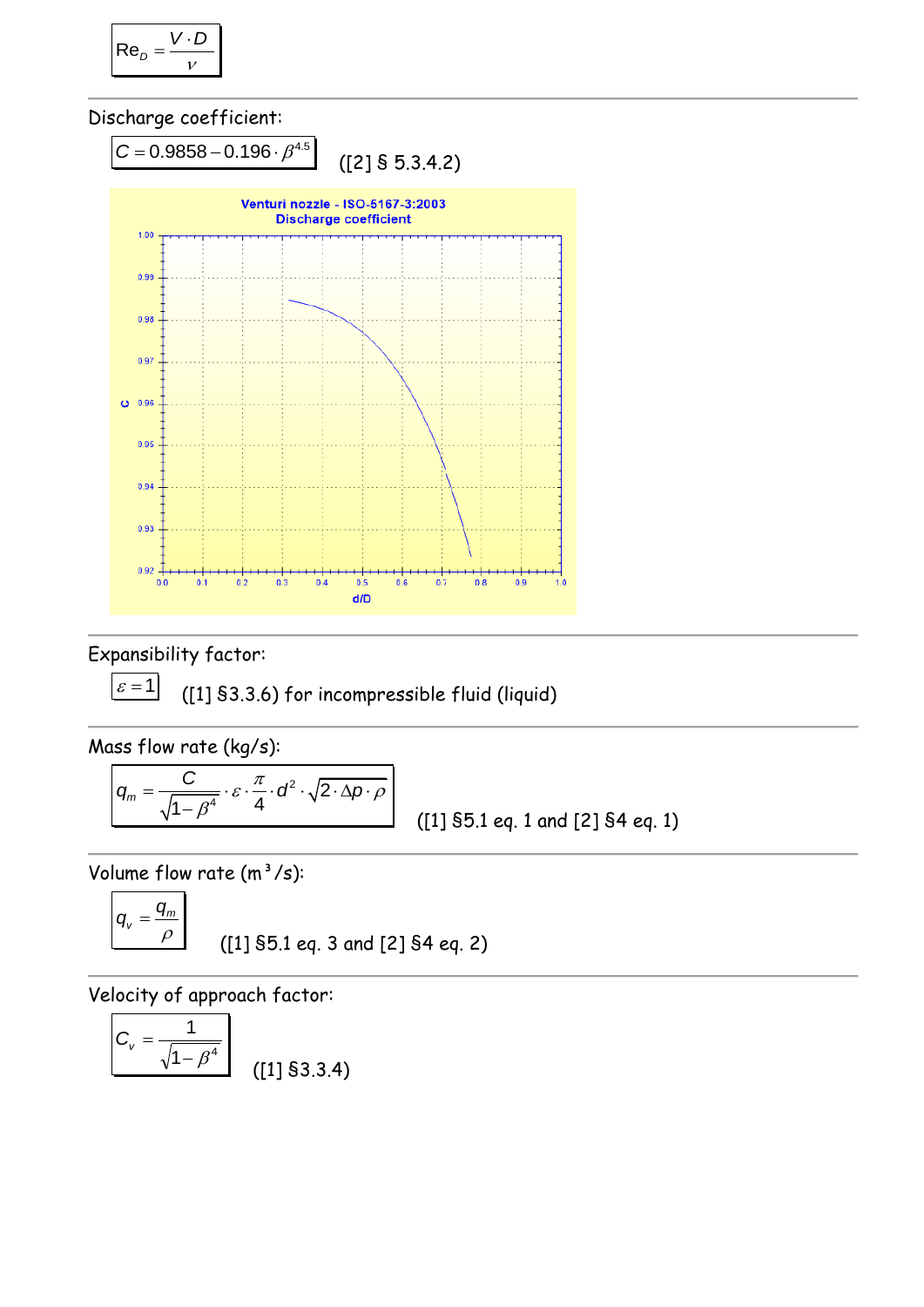

### Flow coefficient:



## Net pressure loss (Pa):

The net pressure loss is not formulated in the reference document [2]

Measured head loss (m):

$$
\Delta H = \frac{\Delta P}{\rho \cdot g}
$$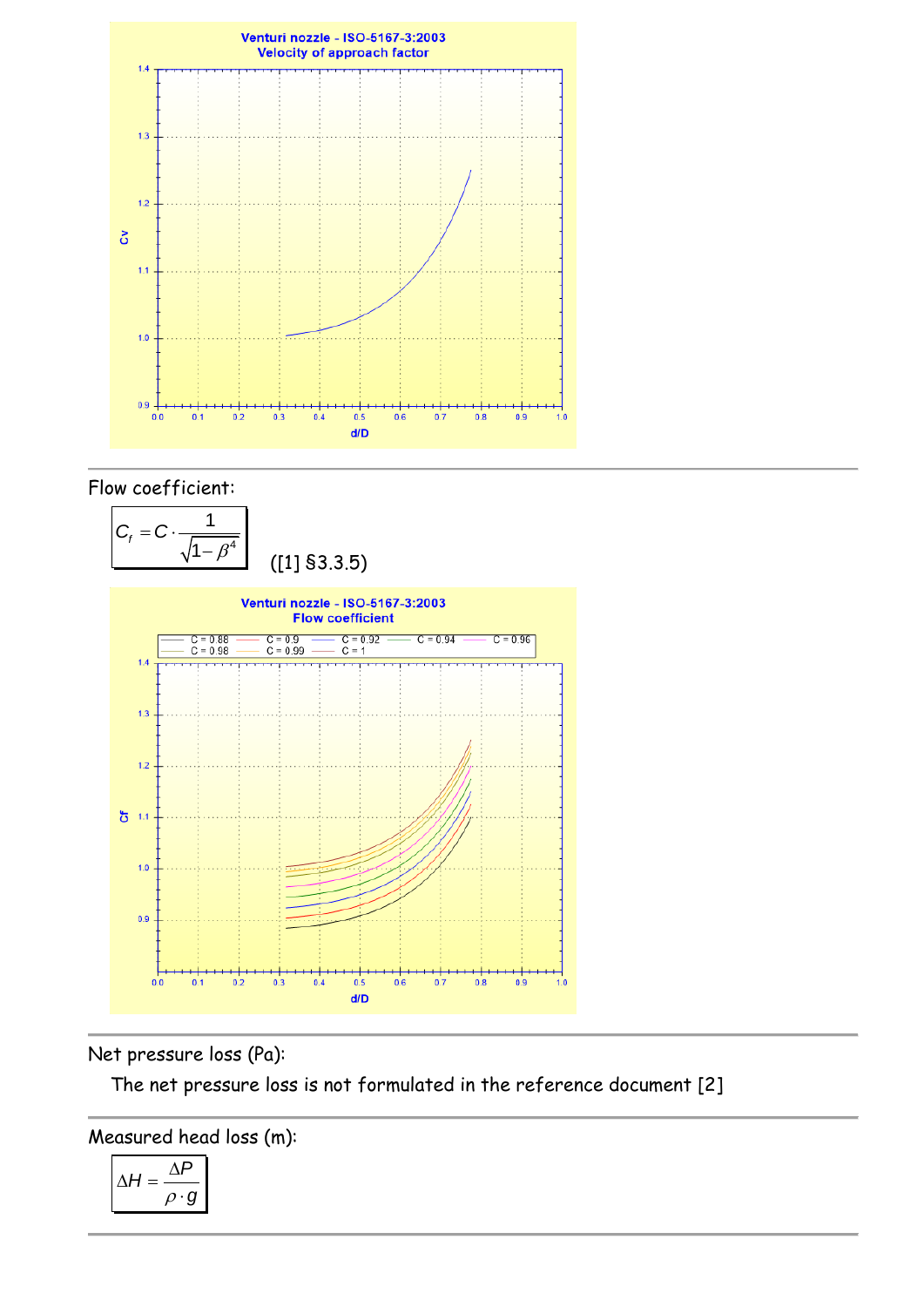### **Symbols, Definitions, SI Units:**

- d Orifice diameter (m)
- D Internal pipe diameter (m)
- $\beta$  Diameter ratio ()
- s Orifice cross-sectional area (m<sup>2</sup>)
- S Pipe cross-sectional area  $(m<sup>2</sup>)$
- $q_v$  Volume flow rate  $(m^3/s)$
- v Mean velocity in orifice (m/s)
- V Mean velocity in pipe  $(m/s)$
- Re<sup>d</sup> Reynolds number referred to orifice ()
- Re<sup>D</sup> Reynolds number referred to pipe ()
- C Discharge coefficient ()
- Expansibility factor ()
- q<sup>m</sup> Mass flow rate (kg/s)
- $C_v$  Velocity of approach factor ()
- $C_f$  Flow coefficient ()
- $\Delta P$  Measured pressure loss (Pa)
- $\Delta H$  Measured head loss of fluid (m)
- $\rho$  Fluid density (kg/m<sup>3</sup>)
- $v$  Fluid kinematic viscosity  $(m^2/s)$
- g Gravitational acceleration (m/s²)

## **Limit of use** ([2] §5.3.4.1) **:**

- 65 mm  $\leq D \leq 500$  mm
- $d \geq 50$  mm
- $0.316 \le \beta \le 0.775$
- $1.5 \cdot 10^5 \leq Re_b \leq 2 \cdot 10^6$

**Example of application:**